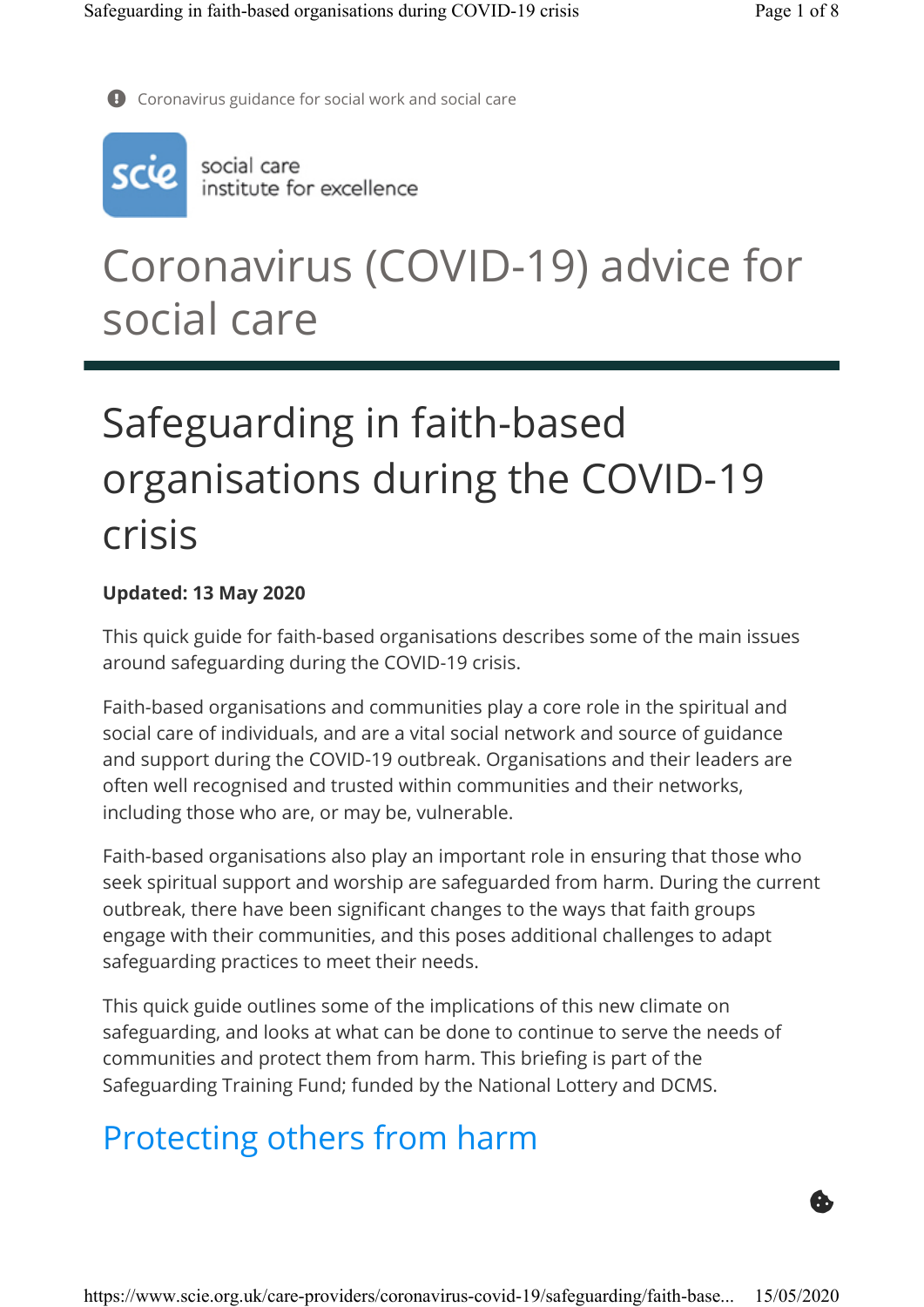Restrictions on our lives can bring additional and heightened risk to many aspects of life for some children and adults, and can pose a challenge to those safeguarding them from abuse and neglect.

Where you are concerned that an individual may be at risk of harm from abuse or neglect, you should contact your organisation's safeguarding officer for support. A referral should still be made to the local social care service in the area that the individual lives. The website for the local social services department will provide information on any changes to reporting procedures in place during this time. If there is an immediate risk of harm, contact the police on 999.

#### Poverty

We have long recognised that poverty and the safeguarding of children and adults are related. Where families are unable to meet their own basic needs, or those of their children, this can lead to both an immediate increase in the risk of harm, and other long-term effects on health and wellbeing. This is particularly true where individuals lose their employment or are forced to isolate due to symptoms of illness.

Faith-based organisations often witness the impact of this in their communities and may have ongoing or additional concerns about individuals during the current outbreak. Efforts to mitigate against the experience of poverty continue and, in many cases, have escalated during the COVID-19 outbreak, including the operating of food banks and collation of food parcels.

#### What can you do?

- **II** Map out the support available in your local area, including food banks or points of contact, and share this with those who may be experiencing poverty.
- has established groups around the country to provide a network of neighbours who can support those who are vulnerable or self-isolating to access essential supplies. 물 Covid-19 Mutual Aid [link1]
- $\mathbf{Y}$  If families have children of school age, and would usually be in receipt of free school meals, schools should be continuing to provide this support so encourage individuals to continue to seek advice and support from them.
- $\bullet$  For those who have limited access to technology or information, share basic hygiene and infection prevention advice from sources such as the NHS link 2 and World Health Organization **link 3** to help protect individuals and ensure that they can access healthcare where needed.

 $\bullet$  . The contract of the contract of the contract of the contract of the contract of the contract of the contract of the contract of the contract of the contract of the contract of the contract of the contract of the co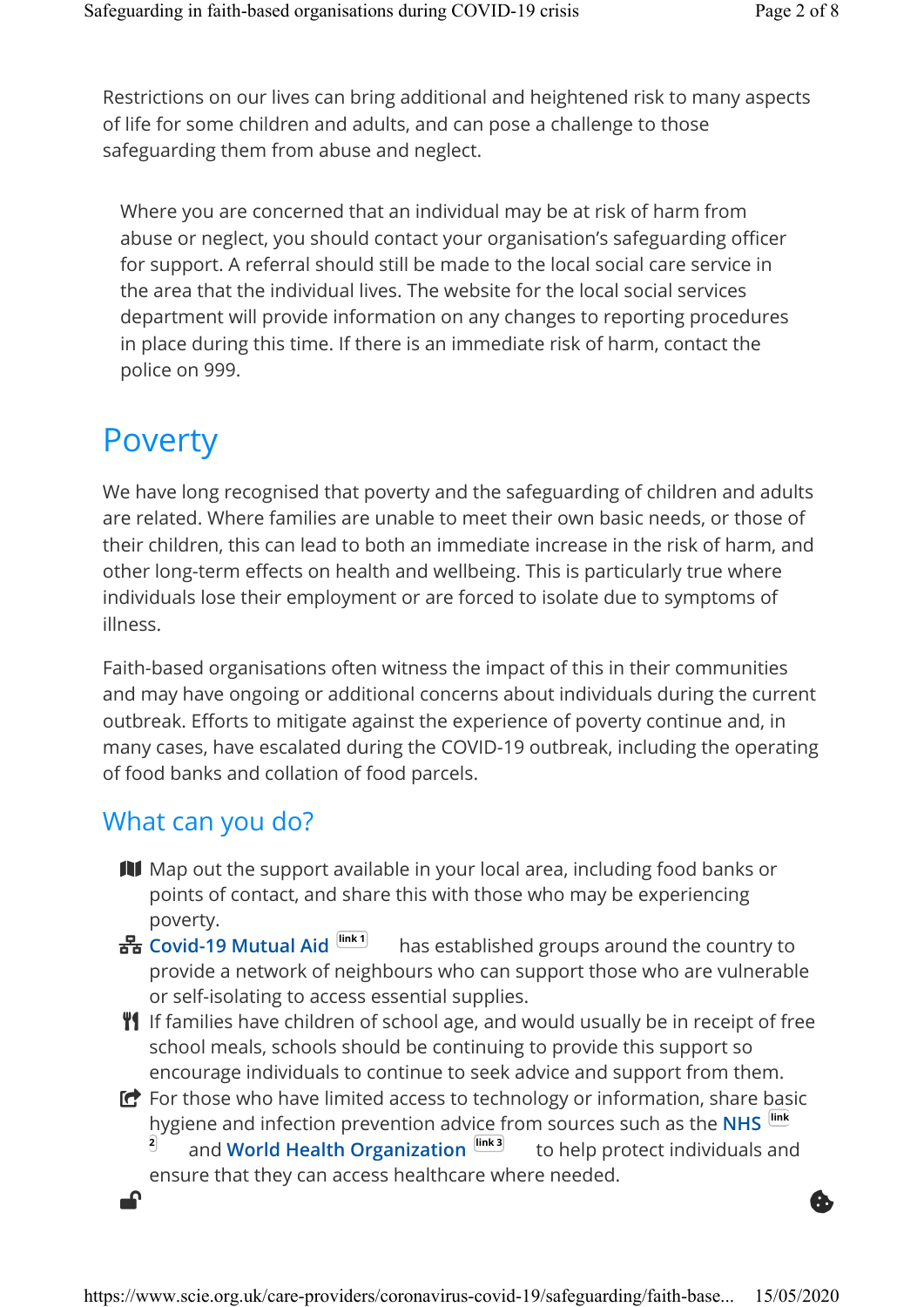Where individuals might face insecure accommodation due to poverty during the current crisis, share information on protections under emergency coronavirus legislation to help them to understand their rights.



When providing support directly to individuals within your community, consider the advice on volunteers below to ensure safe practices.

### Exploitation

Exploitation and grooming of children and vulnerable adults comes in many forms. In times of crisis, those who might seek to exploit others can be quick to act and prey on vulnerabilities – particularly in online forums, where they may face fewer barriers to do so with a reduction in human online moderators that work to keep people safe.

Online social media and gaming sites become a lifeline for parents and children adapting to being at home and for addressing social isolation. However, they often use them without access to personal, social and health education on how to stay safe.

#### What can you do?

- Be vigilant to the indicators of financial abuse, including reports of missing personal possessions, unexplained shortages of money for essential items and reports of others showing unusual interest in, or controlling a person's financial assets. Discuss any concerns with your organisation's safeguarding officer.
- $\bullet$  Sharing basic advice on financial abuse, including the signs of a SCAM (Seems too good to be true; Contacted out of the blue; Asked for personal details; Money is requested) can help people within your community to remain vigilant.
- $\blacksquare$  If providing support to those in your community involving payment, for example buying essential goods, follow government advice link4 on keeping records and receipts for any money handled.

### Domestic abuse

We know that abuse, conflict and violence can escalate when families face greater pressure and stress, and the order to stay at home can cause anxiety for those who feel at risk. The current situation disrupts routines and behaviours, both positively and negatively and it is important to be aware of how the tension can escalate to violence and abusive behaviours between families, parents and children. During this time, the National Domestic Abuse Helpline  $\frac{|\text{link 5}|}{|\text{link 5}|}$  has seen a 25 per cent increase in calls and faith groups may be one of the first supports that people turn to in times of need. \$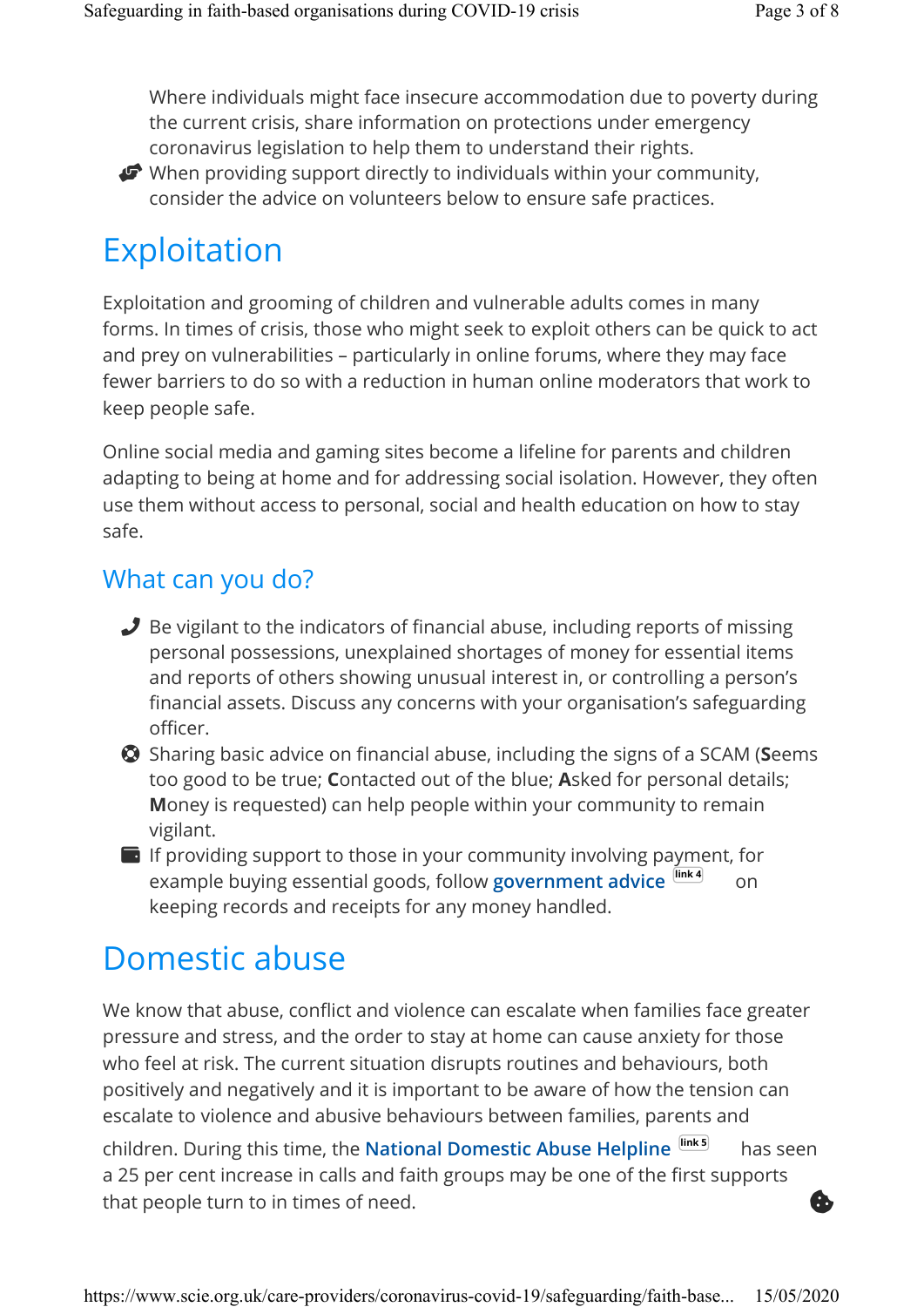#### What can you do?

- **J** If you become concerned that someone in your community is experiencing domestic abuse, contact your organisation's safeguarding officer for support. If you think someone may be in immediate danger, call the police on 999.
- For those working within your organisation, or providing community volunteering during this time, make training or advice accessible that will help them to identify and support those who may be at risk.
- $\mathbf i$  Signpost individuals within your community to resources of support, for example SafeLives  $\frac{|\text{link 6}|}{|\text{link 6}|}$  . Consider ways to do this that will not alert the potential abuser and so put victims or survivors at further risk, for example through links on your organisation's website.
- **B** Consider how, with a reduction in opportunities to seek one-to-one support in light of current restrictions, victims could contact your safeguarding officer directly and confidentially, for example sharing work contact details.
- $\boldsymbol{\dot{x}}$  Make victims aware that the order to stay at home during the COVID-19  $^{\text{}}$ outbreak does not apply to those escaping domestic abuse.

For further information on this topic, see SCIE's COVID-19 domestic violence and abuse link7 quick guide.

### Safe online activies

Faith-based organisations face restrictions in running face-to-face services, and need to engage with their communities in virtual and socially-distanced ways. The challenges of doing so in a safe way are significant and often a new challenge for people. However, protections should be put in place that continue to safeguard people from the risk of abuse and grooming. This includes considering the protection of data and sharing personal information.

There have also been recent reports of a rise in hacking activity which seeks to disrupt online activities and spread harmful or abusive material.

#### What can you do?

- **O** Follow and remind staff and volunteers of your organisation's safe working practices advice and safeguarding policy.
- **Ensure that consent is sought from a parent for any child under the age of 13** years. For those over 13, there is no legal requirement to seek parental consent but continue to notify parents where possible.
- $\bm{\varnothing}$  Avoid engaging with those in your community through social media platforms and always use an email address from within your organisation for any email contact.

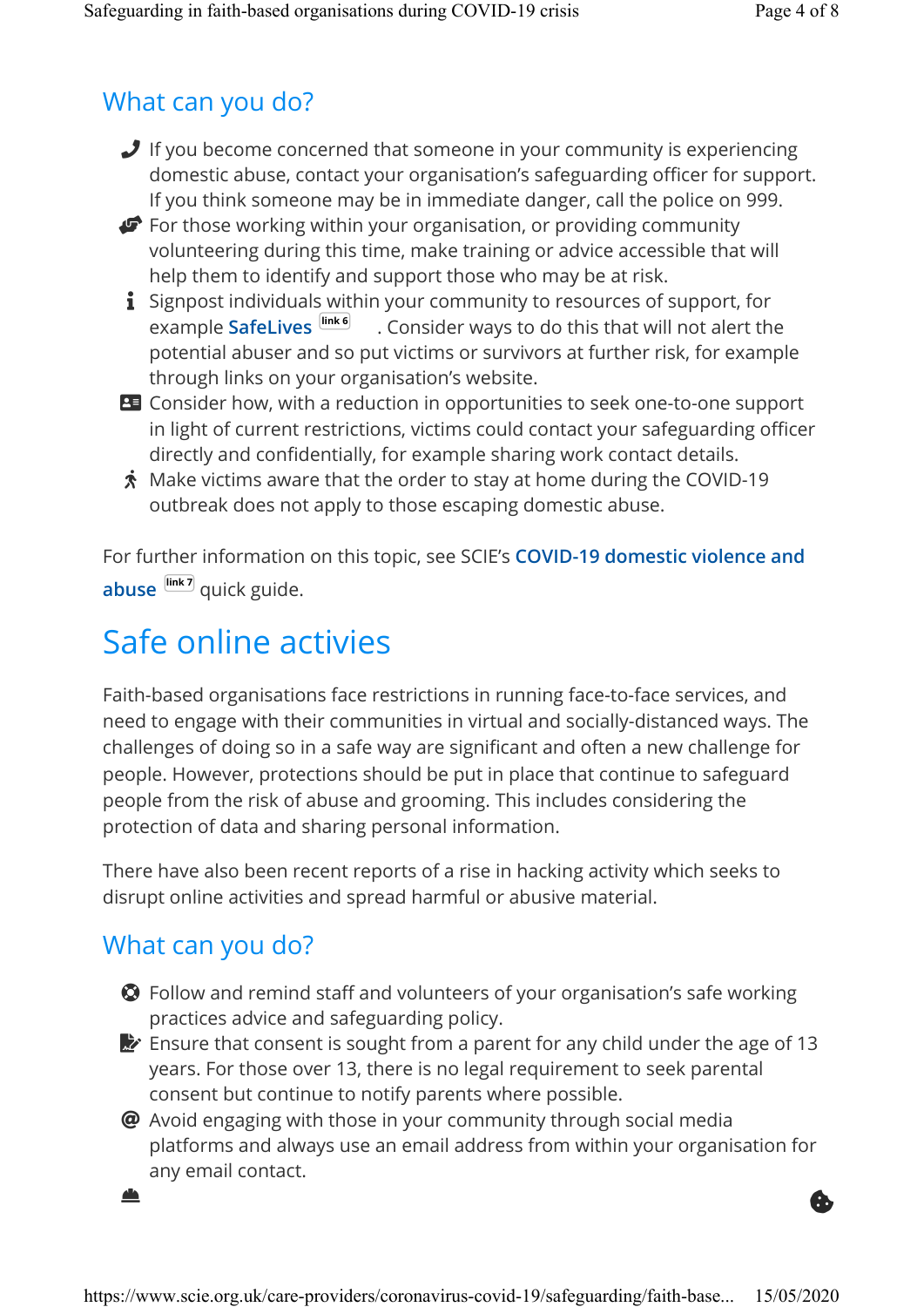Risk-assess any platforms for online meetings and communication and consider what can be done to reduce the risk of harm.

- Consider what low-tech means might be available to continue to support those who may have limited access to technology, including telephone calls.
- Review your organisation's lone-working policy to ensure that it gives specific guidance on avoiding one-to-one online contact or mitigates risk where this is unavoidable.

#### Using Zoom for video meetings

Whilst there have are several platforms for online meetings, Zoom has proven to be a commonly used tool for connecting faith leaders and communities. Consider the following:

- Ensure that advice is given to only download Zoom directly from the company's own website to avoid potential scams.
- Don't advertise the meeting ID and password on publicly accessible forums – instead try to send direct email invites.
- Use the 'waiting room' feature to better control access to the meeting.
- Lock the meeting once all are joined.
- Disable participant screen sharing.
- Do not record meetings unless absolutely necessary and with consent from all involved.
- Know how to expel a participant quickly and place a call 'on-hold' in the event of an incident or concern.

For further advice on safety and security, see detailed safety tips on the Zoom website link 8 .

### Community volunteers

There has been a surge in community volunteering initiatives, both from individuals and organised through faith-based organisations, to support the needs of communities and those who may be vulnerable. However, continuing to do this in a safe way is essential and organisations should look to apply the same standard of safeguarding and protections in this work.

Many roles that volunteers carry out do not raise safeguarding issues and so do not need a DBS check. However, eligibility for a check in these roles should be reviewed and the standard of seeking checks and assurances should not be lowered where they are.

 $\mathbf{a}$  and  $\mathbf{b}$  and  $\mathbf{b}$  and  $\mathbf{b}$  and  $\mathbf{b}$  and  $\mathbf{b}$  and  $\mathbf{b}$  and  $\mathbf{b}$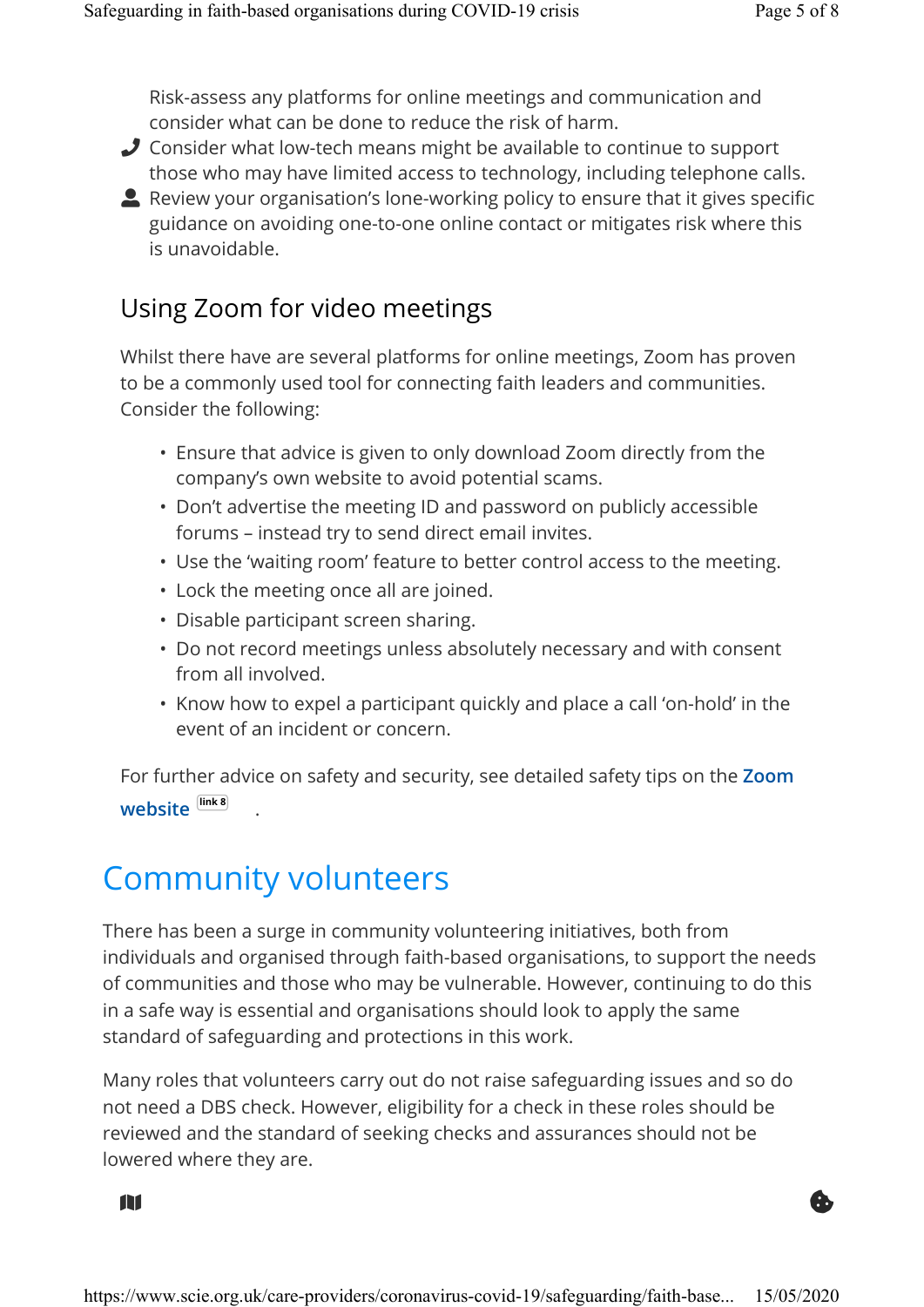\$

Revisit your organisation's risk assessment of roles and DBS eligibility, and map any new volunteering opportunities against the potential for harm (to both volunteers and recipients of support) and need for safeguarding.

- $\blacktriangle\!\!$  Continue to apply for **DBS checks**  $\text{link}$ <sup>9</sup> where needed, and ensure that volunteering in these roles does not start until a satisfactory clearance is received. Where a DBS is in place from another role, consider whether this applies to adults or children and whether any updated information can be obtained from the DBS Update Service, if the person is subscribed to it.
- **A** Review your organisation's lone working policy and ensure that they provide protections for those volunteering to ensure their safety and that of others.
- $\Box$  Consider how to best provide virtual safeguarding training to anybody undertaking a new role, continuing to update the training of existing staff or volunteers as required.

### Safeguarding agreements, contracts and riskmanagement plans

For ex-offenders or those who may pose a risk to others, being able to worship is an important support. Safeguarding agreements, contracts and risk-management plans can be used to mitigate against risk whilst still enabling individuals to be part of the community. However, these plans may not make effective provisions for the safeguarding of others in current ways of working and this can be a significant vulnerability to the individual and others.

#### What can you do?

- Risk assess any new activities (including virtual and online meeting forums) to consider new risks and how they might be mitigated against.
- $\bf \ddot{\otimes}$  Urgently revisit any agreements, contracts or plans with the individual involved to discuss amendments that make clear any new restrictions or requirements.
- $\bigcirc$  Where restrictions are needed to ensure safety, remain vigilant when using online group meetings to ensure that individuals who should not be participating are not present.
- Consider the support that can be offered to anybody subject to such a plan, to ensure that they are still able to access spiritual support.

### **Checklist**

This checklist will help you focus on the important issues you should address around safeguarding during the COVID-19 crisis.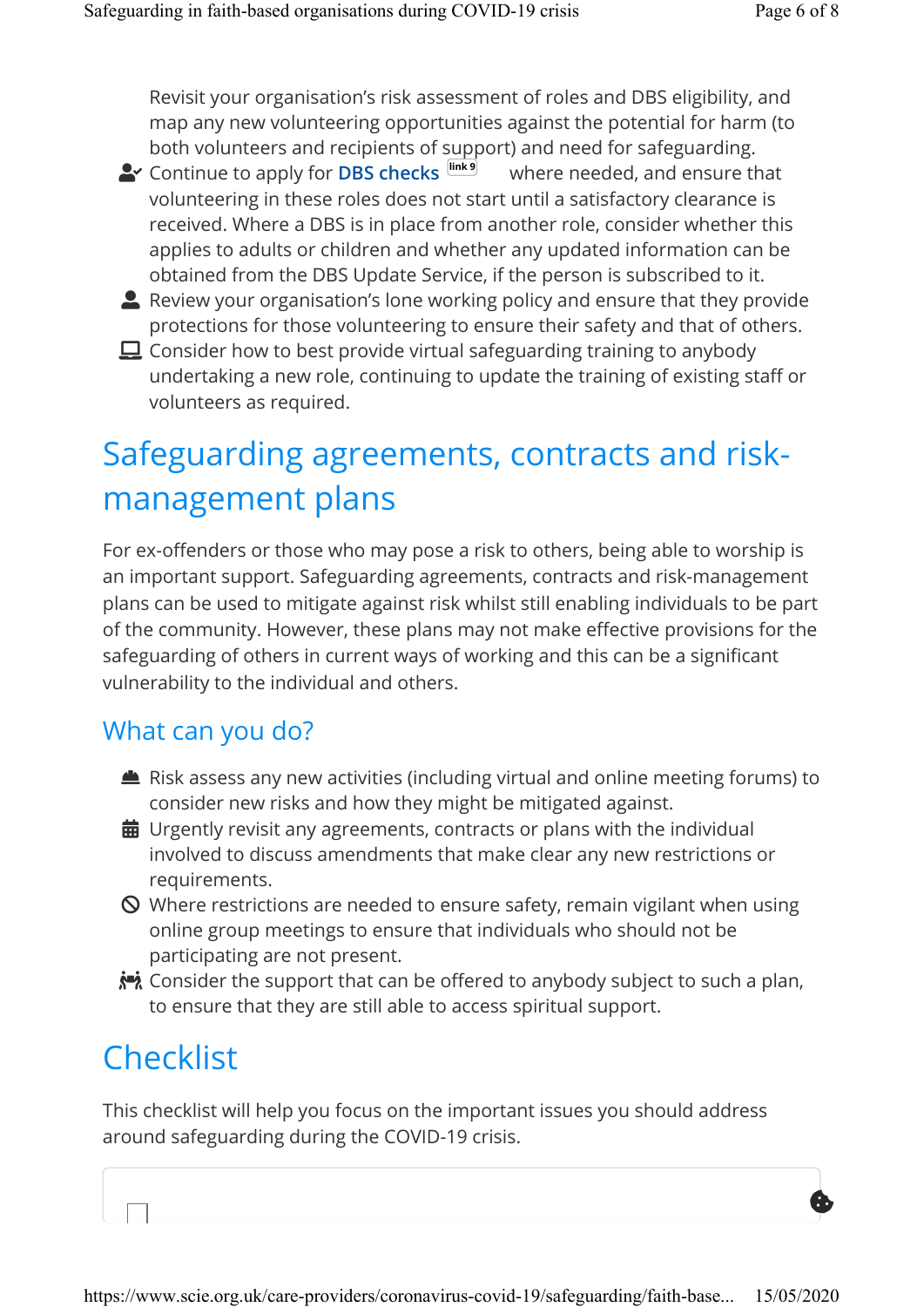| Have you considered how to engage with any stigmatised groups in<br>your community and continue to speak out against negative<br>behaviours to help counter stigma and discrimination?                                              |
|-------------------------------------------------------------------------------------------------------------------------------------------------------------------------------------------------------------------------------------|
| Have you considered how to continue to spread, through spiritual<br>leadership, the message of inclusion, support and safeguarding<br>through your interaction with others?                                                         |
| Have you developed a way of distributing any important, timely and<br>accurate information to workers, volunteers and those within your<br>community, including health promotion and ways of preventing the<br>spread of infection? |
| Have you acted to identify whether you need to temporarily<br>postpone or cancel events, programmes, and services, especially for<br>groups at greater risk such as older adults or people with chronic<br>health conditions?       |
| Have you revisited any safeguarding policies within your organisation<br>and considered an addendum to it that outlines new ways of working<br>or expectations?                                                                     |
| Have you considered and undertaken any risk assessments needed<br>to help ensure that your activities continue to protect those involved<br>with your organisation from harm?                                                       |
| Have you mapped the local and national support networks available<br>and their contact details, to be able to share with your community?                                                                                            |
| Save checklist                                                                                                                                                                                                                      |

### Find out more about safeguarding in faithbased organisations

- World Health Organization  $lim_{k \to 0}$  practical considerations for religious leaders and faith-based communities
- Disclosure and Barring Service  $\frac{\text{link 11}}{2}$  advice on DBS checks and volunteering during COVId-19
- NSPCC  $lim_{n \to \infty}$  safeguarding and child protection information
- Faith Action  $\frac{\left| \text{link 13} \right|}{\left| \text{rank 13} \right|}$  advice and resources
- SafeLives  $\frac{$  link 14 domestic abuse resources and support
- Inter Faith Network  $\frac{^{\text{link } 15}}{^{\text{link } 15}}$  advice and guidance from faith groups
- SCIE  $\frac{line\text{16}}{2}$  Support and training to help churches and faith groups

https://www.scie.org.uk/care-providers/coronavirus-covid-19/safeguarding/faith-base... 15/05/2020